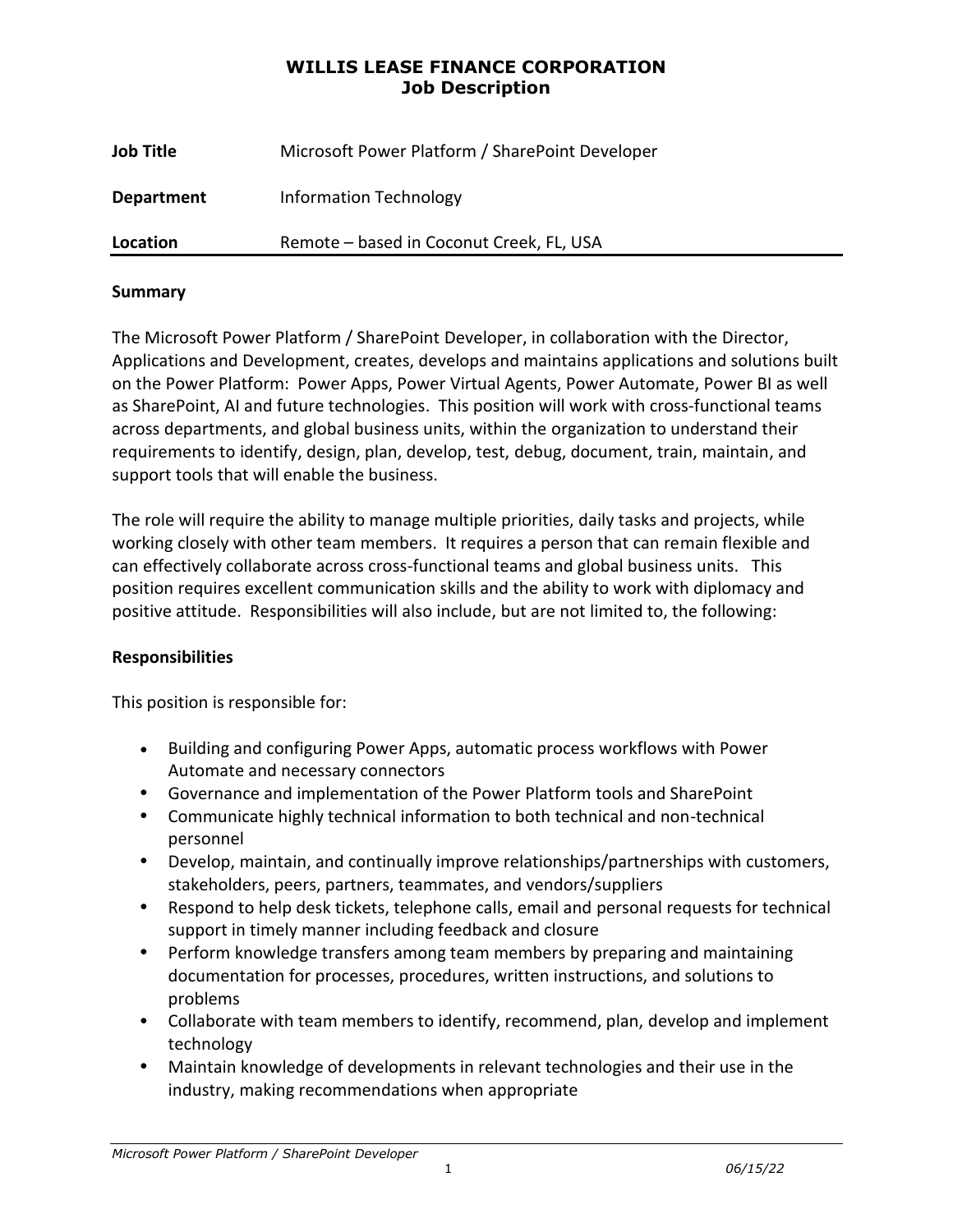## **WILLIS LEASE FINANCE CORPORATION Job Description**

- Ensure procedures are in place to protect all applications, data and databases
- Assist team members as needed
- May be required to travel domestically and internationally
- Available to work after hours and weekends as required
- Other duties and projects as assigned by supervisor

#### **Supervisory Responsibilities**

• May lead and direct the work of team members (project specific)

#### **Requirements**

Successful candidate will have the following:

- Professional appearance and behavior required including, but not limited to, punctuality, positive attitude, and reliability
- Must be detail-oriented and self-motivated, possessing strong judgment with excellent decision-making skills and excellent analytical/organization/time management skills
- Must be able to work independently
- Strong interpersonal and communication skills; ability to effectively present to target audience including senior management, should be as comfortable with people as with systems and technology
- Demonstrate skills in diplomacy/negotiation
- High level of accountability and can instill a sense of credibility when speaking with customers
- Must have a track record of working across departments with the ability to convey a correct sense of urgency based on customer or business impact
- Understand role of business unit and how they fit into the organization
- Sound problem solving, coding and debugging skills sufficient to quickly identify and analyze a problem, propose viable solutions and articulate why a solution is preferred

### **Education and Experience**

- Bachelor's degree in Computer Science, Engineering, Management Information Services or related field of study; or any equivalent combination of relevant background, skills and experience to include a minimum of 5 years programming experience in windows or web development environments
- Formal training in software development, Power Platform, system design, functional and business process analysis
- 5-7 years of solid experience/technical expertise in ASP.Net, C#, VB.NET, Object oriented programming, SQL, T-SQL, Visual Studio, HTML, XML, VB script, JavaScript, SharePoint